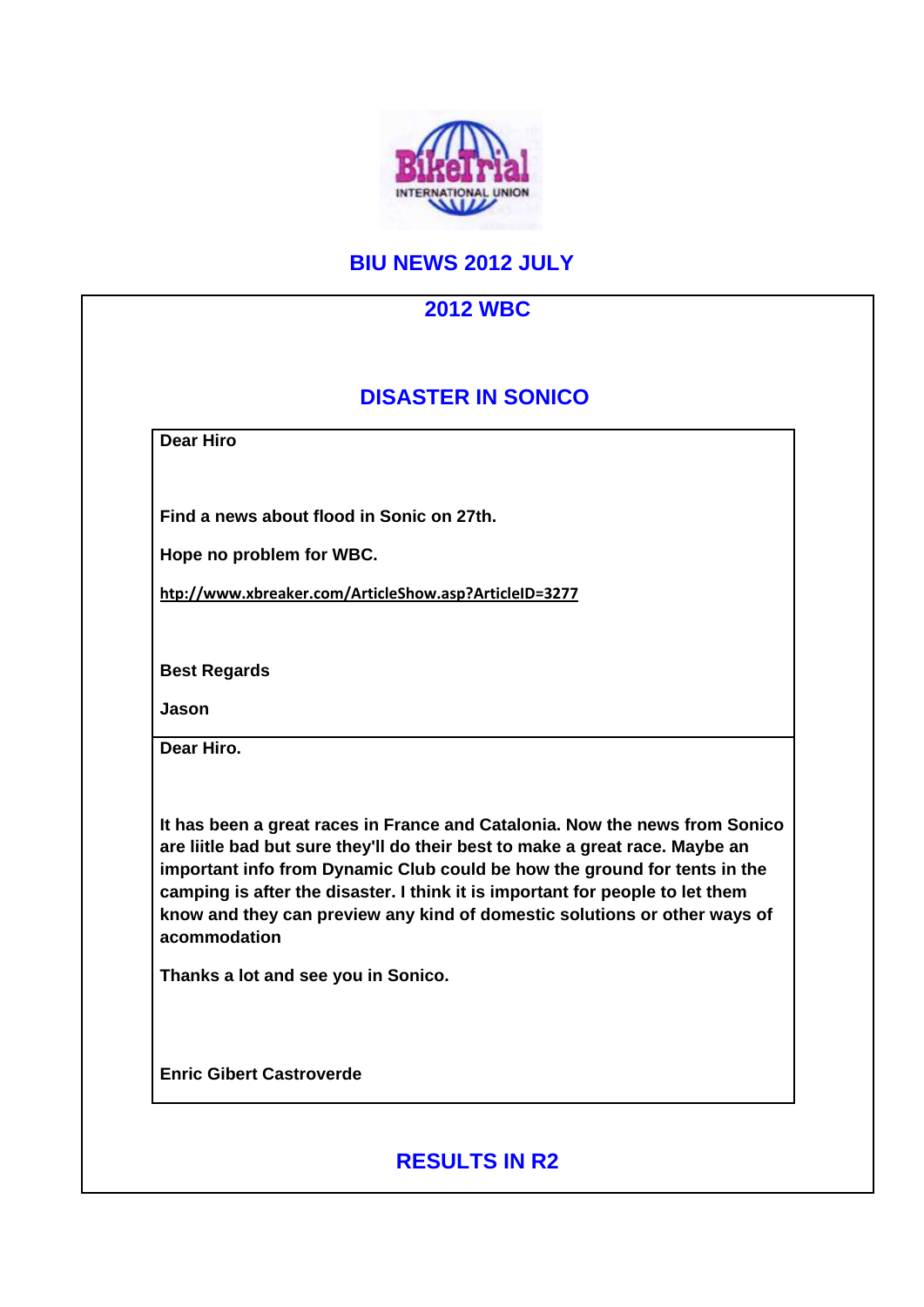| <b>Dear Hiro</b>                                                           |  |
|----------------------------------------------------------------------------|--|
|                                                                            |  |
|                                                                            |  |
| Thanks for the result. Please check:                                       |  |
|                                                                            |  |
| http://www.xbreaker.com/ArticleShow.asp?ArticleID=3279                     |  |
|                                                                            |  |
| <b>Best Regards</b>                                                        |  |
| Jason                                                                      |  |
|                                                                            |  |
| Thanks a lot! I found the SCRATCH in not finished.                         |  |
|                                                                            |  |
| <b>Sincerely yours,</b>                                                    |  |
|                                                                            |  |
| <b>Hiro</b>                                                                |  |
| <b>Dear Angel,</b>                                                         |  |
|                                                                            |  |
|                                                                            |  |
| The result of Scratch is not finished. Please send me it.                  |  |
|                                                                            |  |
| <b>Sincerely yours,</b>                                                    |  |
|                                                                            |  |
| <b>Hiro</b>                                                                |  |
| Dear,                                                                      |  |
|                                                                            |  |
| Sorry friends. the document is not correct.                                |  |
| Organization send it to me today and I will resend you.                    |  |
| <b>Sorry</b>                                                               |  |
|                                                                            |  |
|                                                                            |  |
| <b>Administración BAC / BUE</b><br><b>BikeTrial Associació Catalana</b>    |  |
|                                                                            |  |
| <b>BikeTrial Unión Española</b>                                            |  |
| <b>Dear Giuliano,</b>                                                      |  |
|                                                                            |  |
|                                                                            |  |
| I still do not get right one for SCRATCH R2. So I did it by myself. Please |  |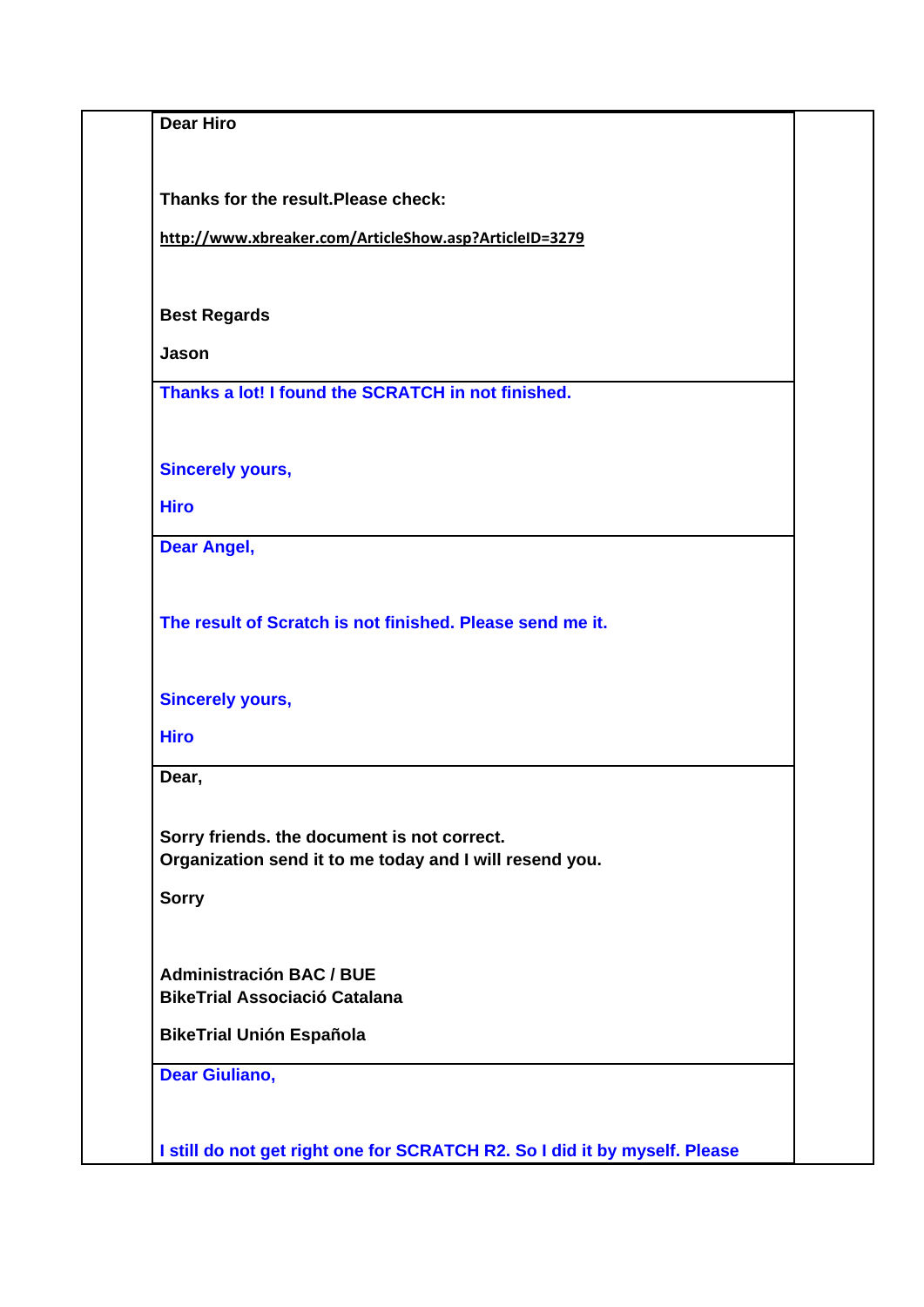| check.                                                                                                                                                                                                  |  |  |  |  |
|---------------------------------------------------------------------------------------------------------------------------------------------------------------------------------------------------------|--|--|--|--|
|                                                                                                                                                                                                         |  |  |  |  |
| <b>Sincerely yours,</b><br><b>Hiro</b>                                                                                                                                                                  |  |  |  |  |
| Dear Hiro,                                                                                                                                                                                              |  |  |  |  |
|                                                                                                                                                                                                         |  |  |  |  |
| Thank you very much, I am in Sonico Now, I agree on correction                                                                                                                                          |  |  |  |  |
| <b>Giuliano</b>                                                                                                                                                                                         |  |  |  |  |
| Dear friends.                                                                                                                                                                                           |  |  |  |  |
| OK, we have fixed the document! here it is also in PDF. There was a problem<br>with the PC, and it has been difficult to catch the official result, but it is<br>correct!! Sorry for the inconvenience! |  |  |  |  |
| Great summer and best finish WBC in SONICO!                                                                                                                                                             |  |  |  |  |
| Administración BAC BikeTrial Associació Catalana                                                                                                                                                        |  |  |  |  |
| <b>Dear Angel,</b>                                                                                                                                                                                      |  |  |  |  |
| Did you make ranking with R1 & R2 together?                                                                                                                                                             |  |  |  |  |
| <b>Sincerely yours,</b>                                                                                                                                                                                 |  |  |  |  |
| <b>Hiro</b>                                                                                                                                                                                             |  |  |  |  |
| We need approval of Scratch results and championship ranking after R2,<br>before we start R3 in Sonico.                                                                                                 |  |  |  |  |
| News No. 028 dated 30/07/2012                                                                                                                                                                           |  |  |  |  |
| <b>PUSHBIKE F1 &amp; PUSH BIKETRIAL</b>                                                                                                                                                                 |  |  |  |  |
|                                                                                                                                                                                                         |  |  |  |  |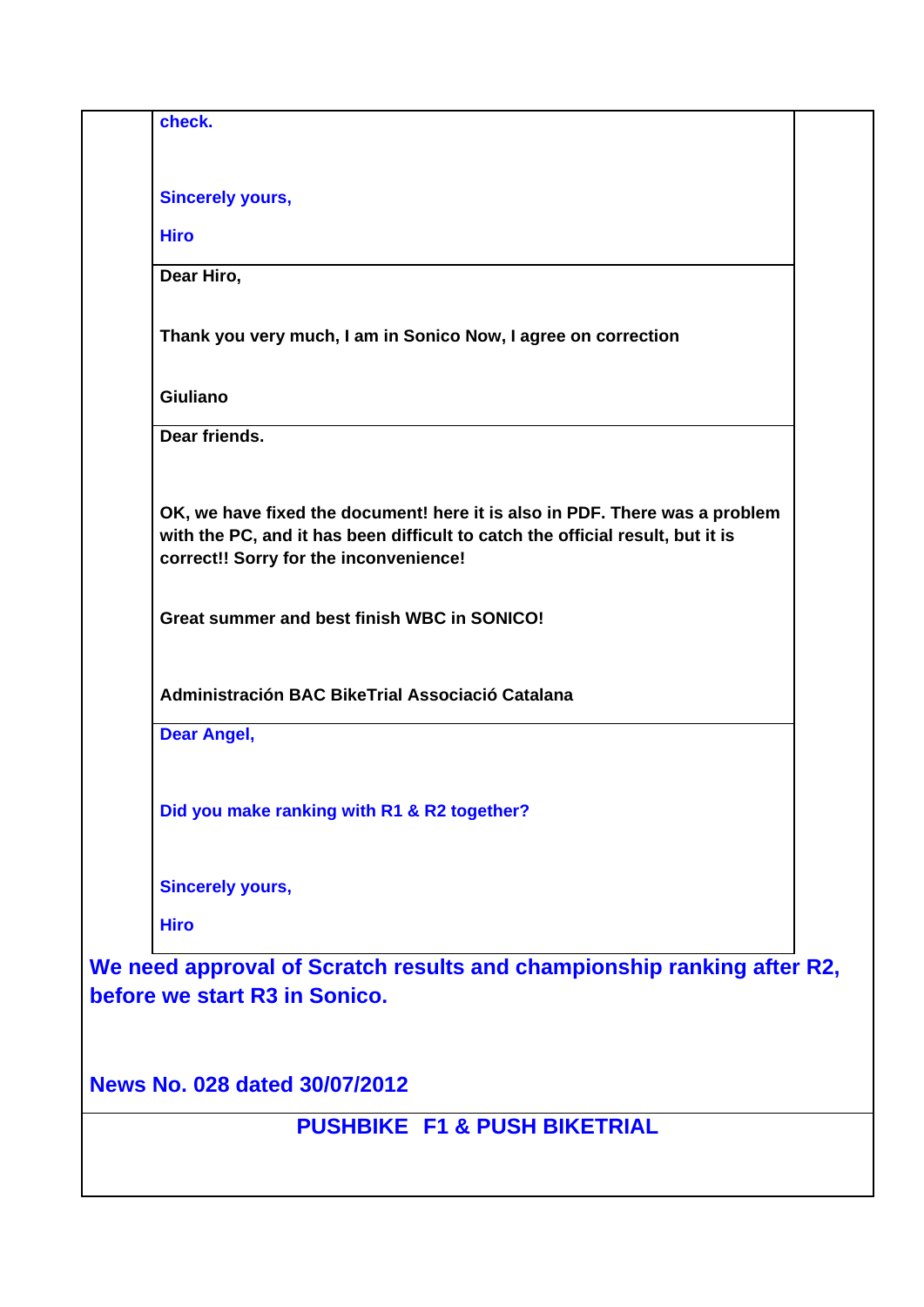## **The event was held in IGUALADA during WBC. It was very good promotion for our sport as you see in the photos.**

**Dear Jason,**

**You can find a first photo with Ot daughter on the Push-Bike and Ot... a Father...** 



**Pere**

**Dear Jason,**

**The Push-Bike international presentation during the WBC of Igualada to the BikeTrial Delegates (16), has a good, very good, success. In the City of Igualada, on the Friday July 27, the organizer, prepared 4 easy and beautiful sections (see the photos attached) for the Push-BikeTrial and one small truck of Push-Bike-F1. Begin a 6'30 of afternoon, with a very nice weather and with many public, the child's, participants 57 (have a record) are very happy, the Village, the organizer and we too, is nice to remember.See bellow some of the participants.. and attached photos. in the next e-mail, I will send more photos...** 

**Pere**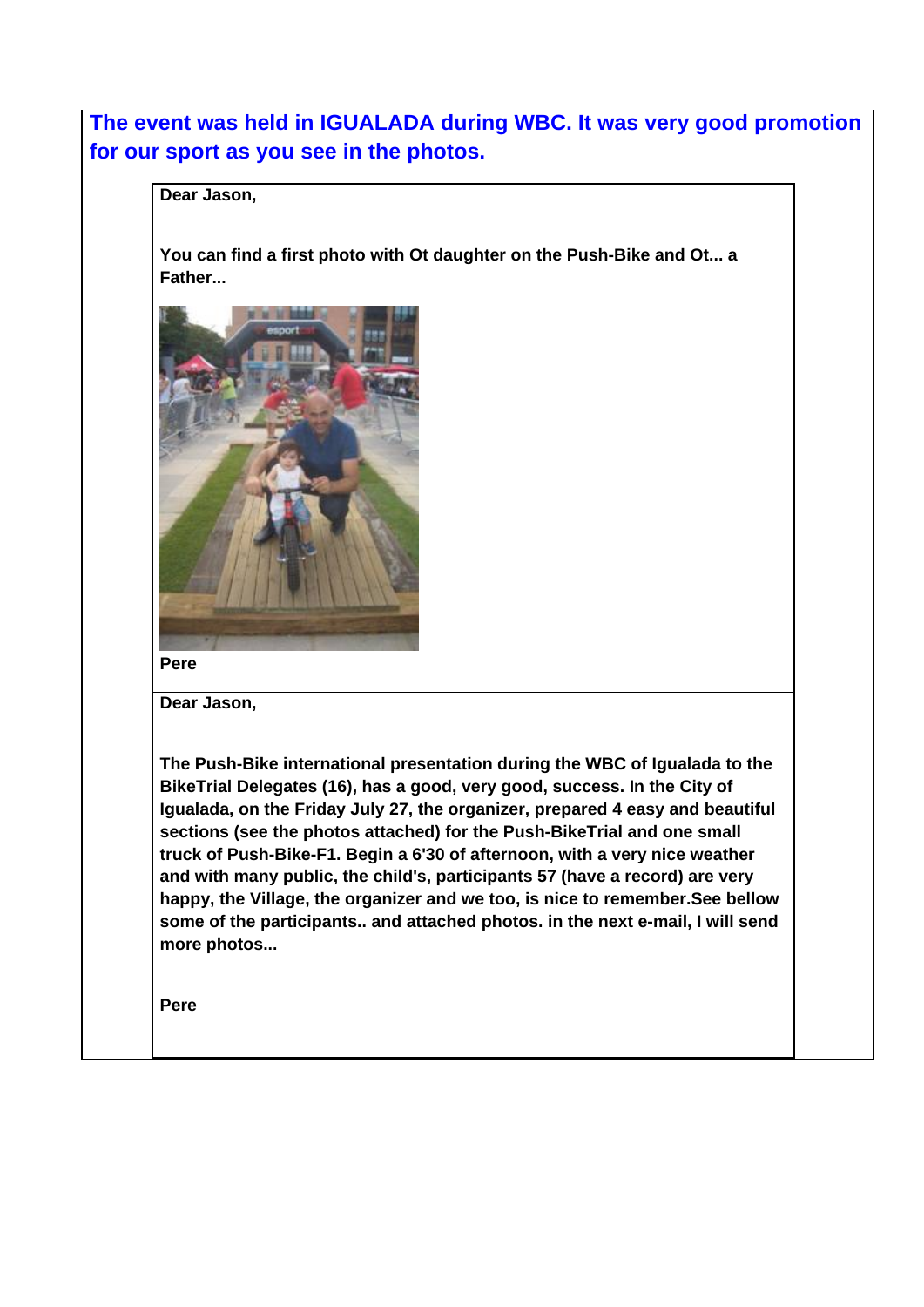



**NAME POL ALMIRALL VINYET PONS SOL TURO BELMONTE PEP LLOPART INDIANA VICH ALEX LLACUNA MIQUEL LATORRE ERIC ALVES LIAM TIBAU JOAN MAYORAL DOLÇA PRAT CORA BRUNET IVETTE RIERA ROC USON TON GABARRO XAVIER NOGALES ISONA SANCHEZ JANA CASADO MARTI CAMPO CARLES MARÇAL JULIA PELFORT JOSEP BARA CLOË CALDITO DANIEL EDWARD PHILIPE RODRIGO ENRIQUE PEREIRA RODRIGUES MARTI PENYA EDUARD ALONSO GENIS BORRAS MARTI COBOS ANGEL DELGADO MARTI SOLER MAIA TURO BELMONTE DAVINIA GARCIA DANIEL CARMONA JOAN LESTANG JOAN FUSALBA EDUARDO MEJIAS IRINA PUJOL MARTINEZ**